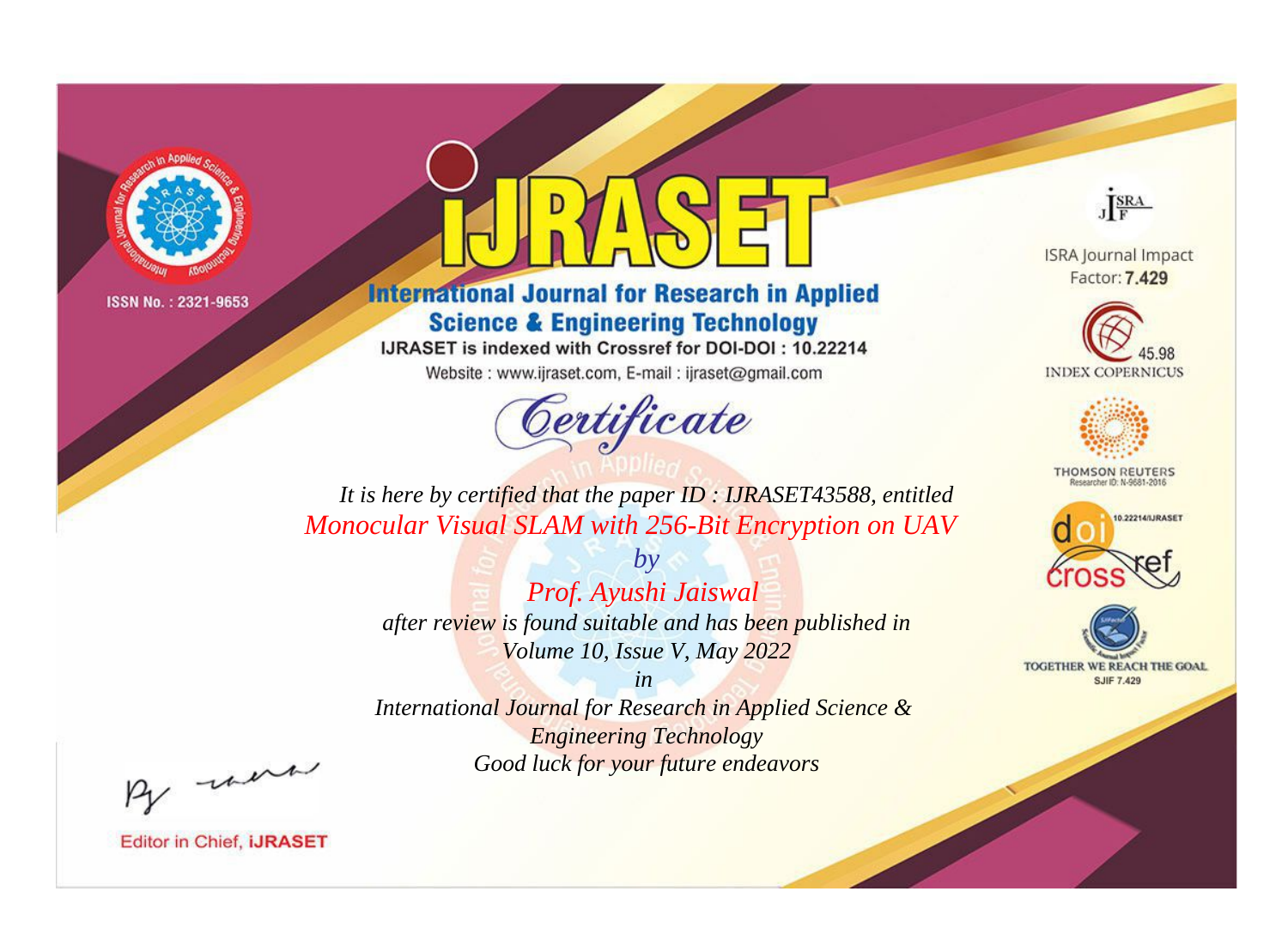



**International Journal for Research in Applied Science & Engineering Technology** 

IJRASET is indexed with Crossref for DOI-DOI: 10.22214

Website: www.ijraset.com, E-mail: ijraset@gmail.com



JERA

**ISRA Journal Impact** Factor: 7.429





**THOMSON REUTERS** 



TOGETHER WE REACH THE GOAL **SJIF 7.429** 

*It is here by certified that the paper ID : IJRASET43588, entitled Monocular Visual SLAM with 256-Bit Encryption on UAV*

> *by Sahil Nagmote after review is found suitable and has been published in Volume 10, Issue V, May 2022*

> > *in*

*International Journal for Research in Applied Science & Engineering Technology Good luck for your future endeavors*

By morn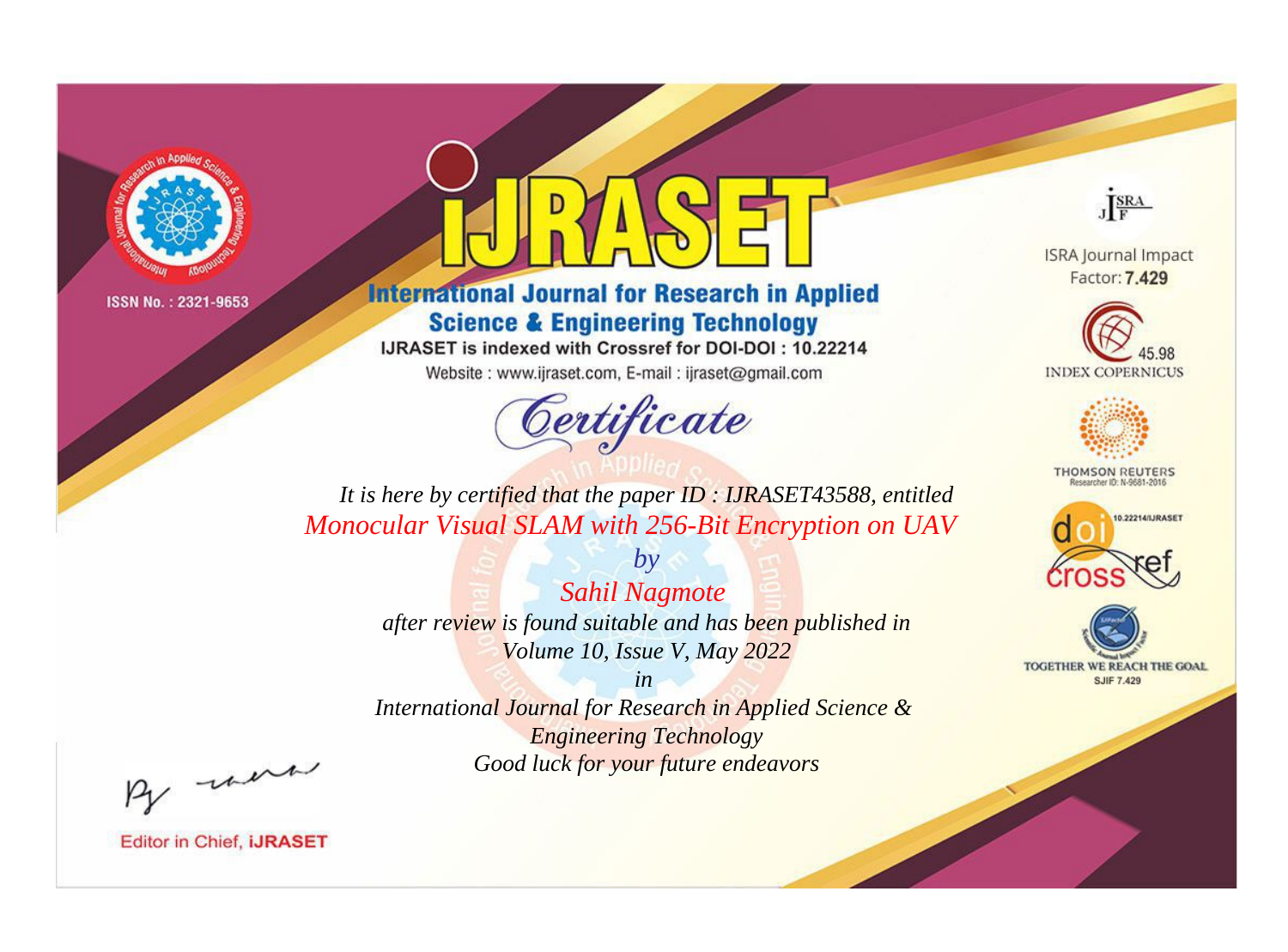

## **International Journal for Research in Applied Science & Engineering Technology**

IJRASET is indexed with Crossref for DOI-DOI: 10.22214

Website: www.ijraset.com, E-mail: ijraset@gmail.com



JERA

**ISRA Journal Impact** Factor: 7.429





**THOMSON REUTERS** 



TOGETHER WE REACH THE GOAL **SJIF 7.429** 

*It is here by certified that the paper ID : IJRASET43588, entitled Monocular Visual SLAM with 256-Bit Encryption on UAV*

> *by Sumit Khobragade after review is found suitable and has been published in Volume 10, Issue V, May 2022*

> > *in*

*International Journal for Research in Applied Science & Engineering Technology Good luck for your future endeavors*

By morn